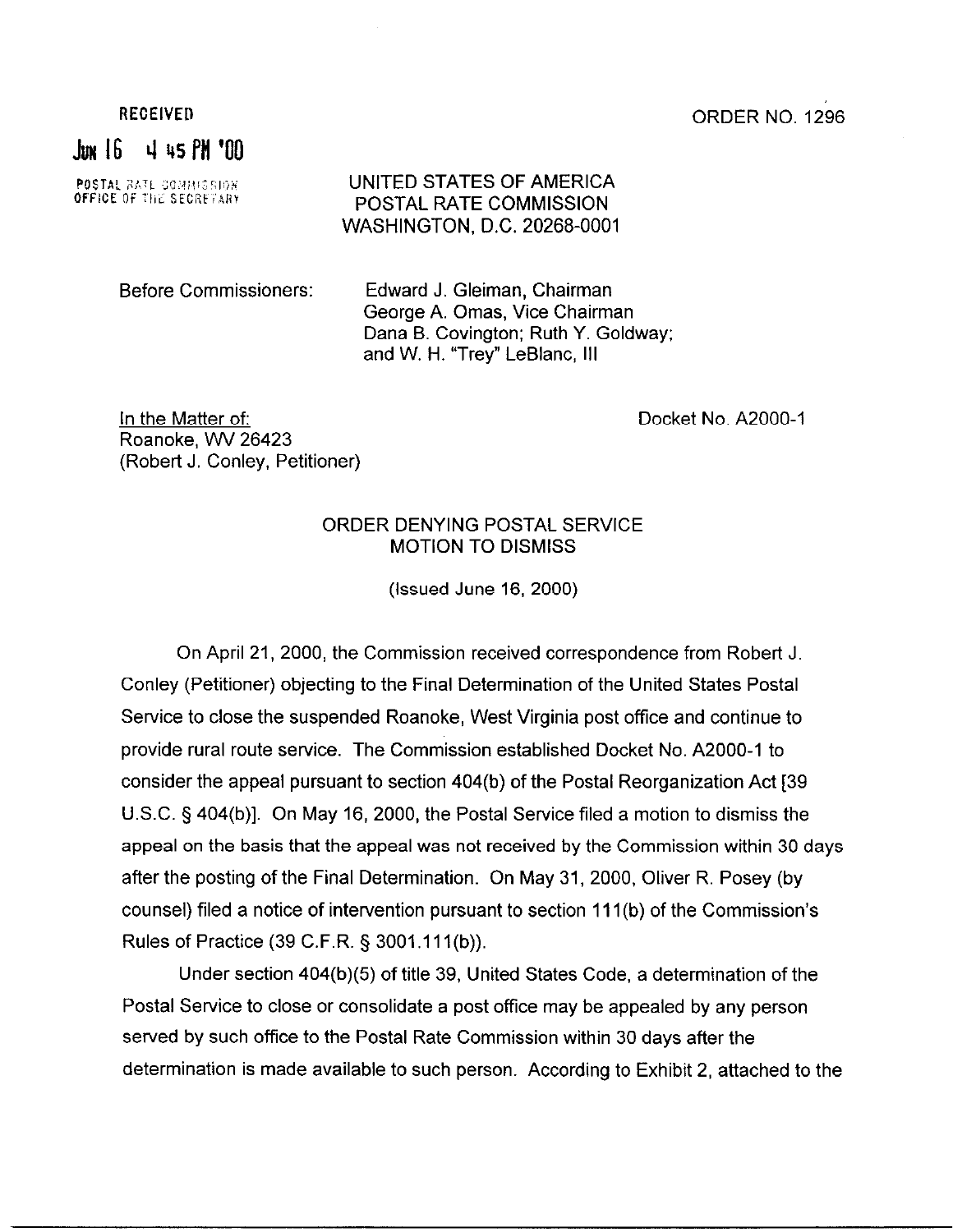Postal Service's motion, the Final Determination to close the Roanoke post office was posted at the Walkersville/Crawford post office from March 4, 1998, through April 6, 1998. The Walkersville/Crawford post office has been providing alternative service to former customers of the Roanoke post office since February 19, 1982, when operation of the Roanoke post office was "temporarily" suspended. Both petitioner Conley and intervenor Posey state that they were unaware of the Postal Service's posting of the Final Determination to close the Roanoke post office, and both assert that the Postal Service failed to provide adequate notice of the closing, as required by law.

Under section 404(b) of the Postal Reorganization Act (39 U.S.C. § 404 (b)), the Postal Service is required to provide adequate notice of its intention to close or consolidate a post office at least 60 days prior to the proposed date of change and undertake certain other procedural steps in order to ensure that persons who are served by such post office will have an opportunity to present their views.

The record shows that following the suspension of operation of the Roanoke post office in February 1982, the Postal Service commenced proceedings to close the post office in 1984. The proposal to close the Roanoke post office was posted from March 6 through May 5, 1984, and the Final Determination to close was posted on December 4, 1984. The Final Determination was appealed to this Commission on December 24, 1984, by Oliver R. Posey, the intervenor in this proceeding. By opinion issued on April 10, 1985, the Commission remanded the matter to the Postal Service for further consideration. PRC Op. A851 I. It appears from the record before the Commission that no further action was taken by the Postal Service with respect to the Roanoke post office until July 7, 1997, on which date a revised proposal to close the Roanoke post office was posted at the Walkersville/Crawford post office.

Petitioner Conley and intervenor Posey argue that the Postal Service should have taken other steps to ensure that former customers of the Roanoke post office were made aware of, and understood the nature of, the proposed action. In the Postal Service's motion to dismiss, there is no indication whether the proposal and Final Determination to close the Roanoke post office were posted at any location in addition